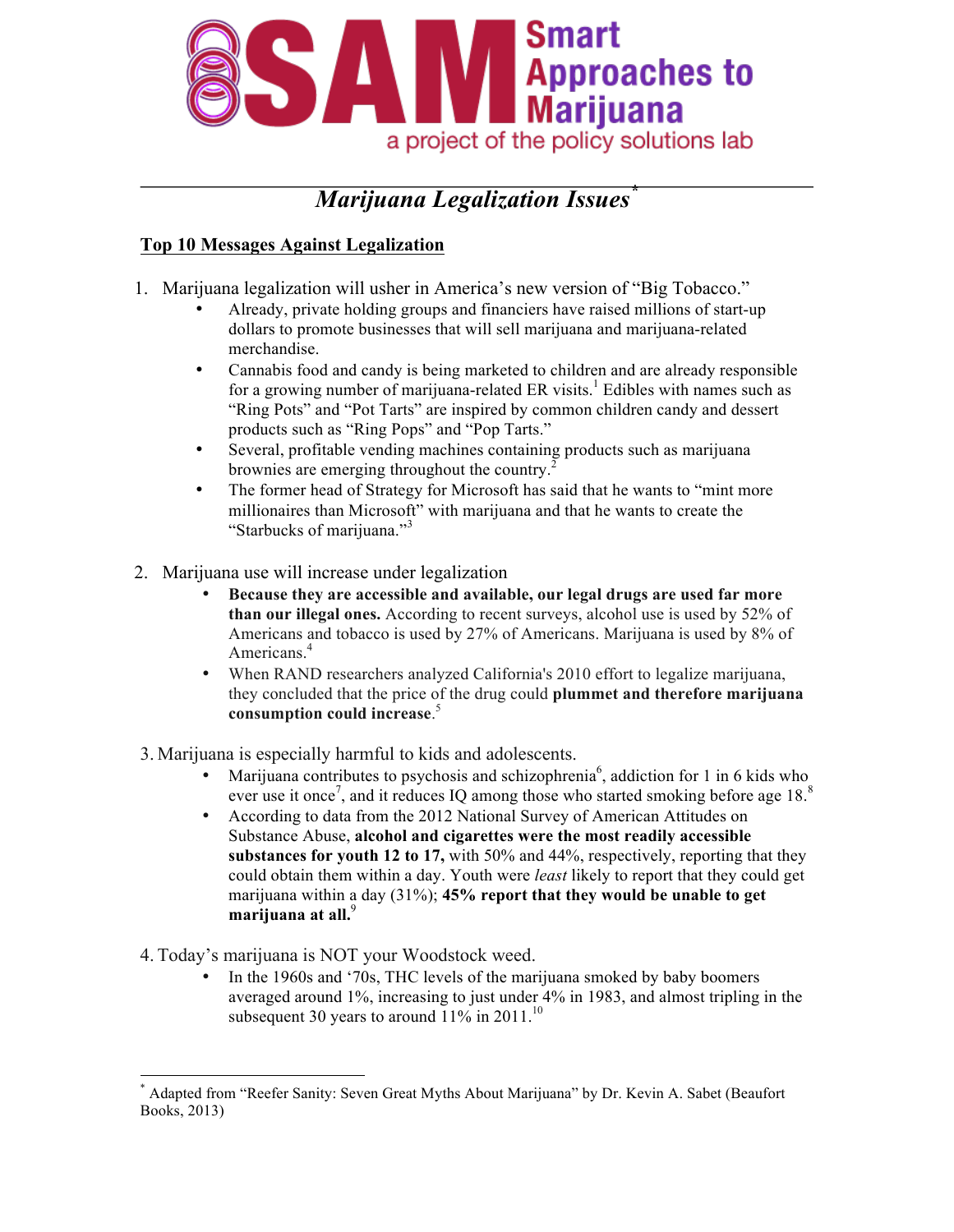- 5. Marijuana legalization will increase public costs.
	- **For every \$1 in alcohol and tobacco tax revenues, society loses \$10 in social costs, from accidents to health damage**<sup>11</sup>. The Lottery and other forms of gambling have not solved our budget problems, either.
	- Few people are currently in prison for marijuana possession (in fact, only 0.1% of prisoners with no prior offenses<sup>12</sup>) and **current alcohol arrest rates are over three times higher than marijuana arrest rates.**<sup>13</sup>
- 6. People are not in prison for small time marijuana use.
	- Statistics on state-level prisoners reveal that **0.3% of all state inmates were behind bars for marijuana possession only** (with many of them pleading down from more serious crimes). $^{14}$
	- 99.8% of federal prisoners sentenced for drug offenses were incarcerated for drug **trafficking**. 15
	- The risk of arrest for each joint smoked is **1 in 12,000.**<sup>16</sup>
- 7. Drug cartels and the black market will continue to function under legalization.
	- A recent RAND report showed that **Mexican drug trafficking groups only received a minority of their revenue (15-25%) from marijuana**. For them, the big money is found in illegal trade such as human trafficking, kidnapping, extortion, piracy, and other illicit drugs.<sup>17</sup>
	- And we know from mining and other industries that illegal actors have a lot to do with so called legal industries. These cartels will only be helped with legalization and more addiction, not hurt.
- 8. Neither Portugal nor Holland provides any successful example of legalization.
	- Independent research reveals that in the Netherlands, where marijuana was commercialized and sold openly at "coffee shops," **marijuana use among young**  adults increased almost 300%.<sup>18</sup> Now, the Dutch are retreated from their loose policies.
	- **There are signs that tolerance for marijuana in the Netherlands is receding**. They have recently closed hundreds of coffee shops, and today Dutch citizens have a higher likelihood of being admitted to treatment than nearly all other countries in Europe. $19$
	- In Portugal, use levels are mixed, and despite reports to the contrary, **they have** *not*  **legalized drugs**. In 2001, Portugal started to refer drug users to three person "panels of social workers" that recommend treatment or another course of action. As the European Monitoring Center's findings concluded: "the country does not show specific developments in its drug situation that would clearly distinguish it from other European countries that have a different policy."<sup>20</sup>
- 9. Marijuana has medicinal properties, but we shouldn't smoke the plant in order to derive those benefits, just like we do not smoke opium to get the benefits of morphine.
	- In states with medical marijuana laws, the average user is a **male in his 30s with no terminal illness and a history of drug abuse.**<sup>21</sup>
	- **Less than 2% of users have cancer or AIDS**. 22
	- Residents of states with medical marijuana laws have abuse and dependence rates **almost twice as high as states with no such laws**. 23
	- Research should be conducted to produce pharmacy-attainable, non-smoked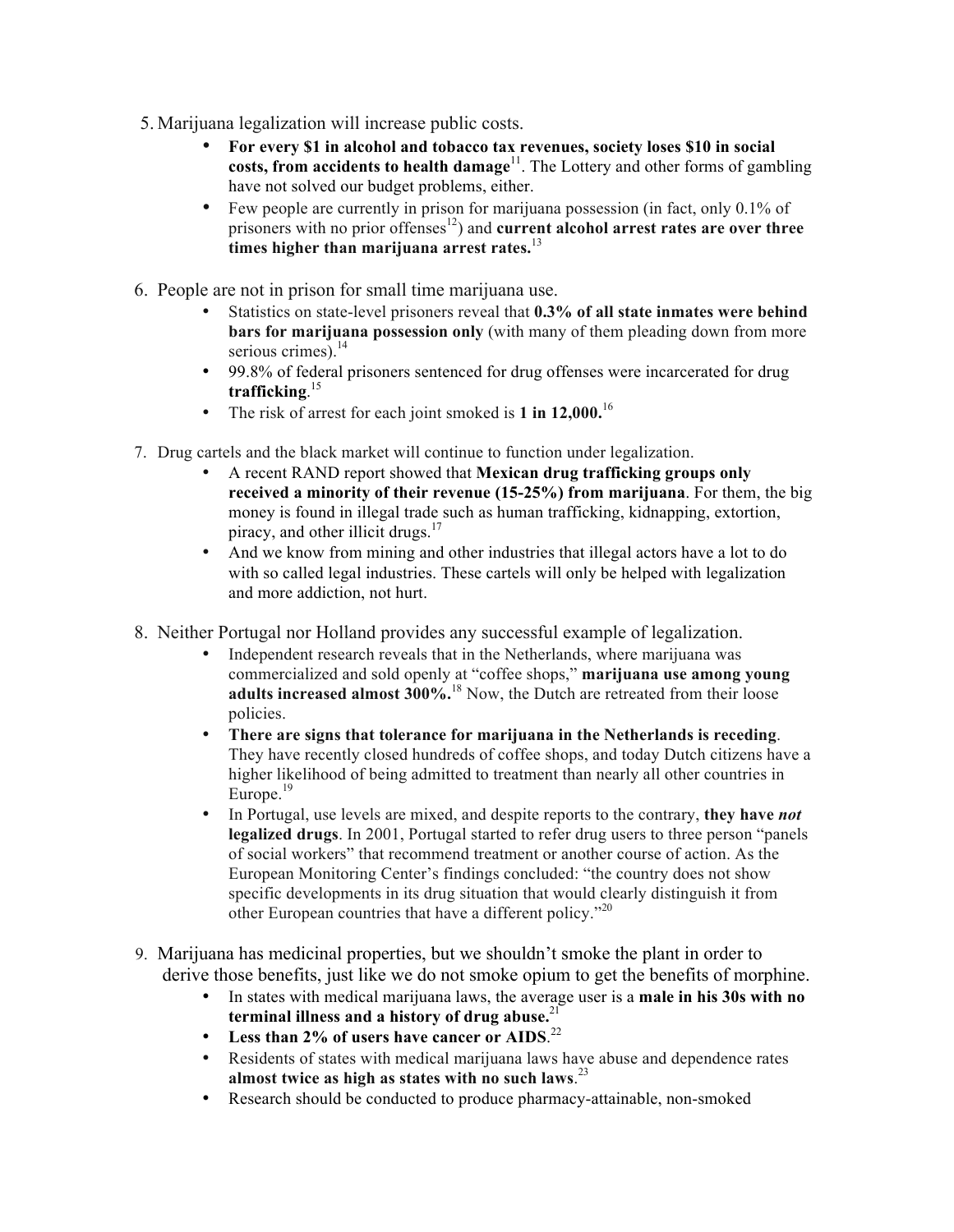medications based on marijuana.

- 10. Experience from Colorado is not promising.
	- Two independent reports released in August 2013 document how Colorado's supposedly regulated system is not well regulated at all. $^{24}$
	- Teen use has increased in the past five years. **Currently, the marijuana use rate among Colorado teens is 50% above the national average.**<sup>25</sup>
	- Drug-related referrals for high school students testing positive for marijuana has increased.<sup>26</sup>
	- Medical marijuana is easily diverted to youth. $27$
	- While the total number of car crashes declined from 2007 to 2011, **the number of fatal car crashes with drivers testing positive for marijuana rose sharply.**<sup>28</sup>

<sup>&</sup>lt;sup>1</sup> Alface, I. (2013, May 27). Children Poisoned by Candy-looking Marijuana Products. *Nature World News.* Retrieved from https://owl.english.purdue.edu/owl/resource/560/10/; Jaslow, R. (2013, 28 May). Laxer marijuana laws linked to increase in kids' accidental poisonings *CBS News.* Retrieved from http://www.cbsnews.com/8301-204\_162-

<sup>57586408/</sup>laxer-marijuana-laws-linked-to-increase-in-kids-accidental-poisonings/<br><sup>2</sup> Gruley, B. (2013, May 9). Medbox: Dawn of the Marijuana Vending Machine. *Bloomberg Businessweek*. Retrieved<br>from http://www.businessweek.

<sup>&</sup>lt;sup>3</sup> Ex-Microsoft exec plans 'Starbucks' of marijuana. (2013, May 31). *United Press International*. Retrieved from http://www.upi.com/Top\_News/US/2013/05/31/VIDEO-Ex-Microsoft-exec-plans-Starbucks-of-marijuana/UPI-41161369985400/

<sup>&</sup>lt;sup>4</sup> NSDUH, Summary of National Findings, 2012. Retrieved from

http://www.samhsa.gov/data/NSDUH/2012SummNatFindDetTables/NationalFindings/NSDUHresults2012.pdf <sup>5</sup> Kilmer, B., Caulkins, J.P., Pacula, R.L., MacCoun, R.J., & Reuter, P.H. Altered State? Assessing How Marijuana Legalization in California Could Influence Marijuana Consumption and Public Budgets. Santa Monica, CA: RAND

Corporation, 2010. http://www.rand.org/pubs/occasional\_papers/OP315 <sup>6</sup> Andréasson S, et al. (1987). Cannabis and Schizophrenia: A longitudinal study of Swedish conscripts. *Lancet, 2*(8574).

<sup>&</sup>lt;sup>7</sup> Anthony, J.C., Warner, L.A., & Kessler, R.C. (1994). Comparative epidemiology of dependence on tobacco, alcohol, controlled substances, and inhalants: Basic findings from the National Comorbidity Survey. *Experiential and Clinical Psychopharmacology, 2.* 

<sup>&</sup>lt;sup>8</sup> Meier, M.H. (2012). Persistent cannabis users show neuropsychological decline from childhood to midlife. *Proceedings of the National Academy of Sciences.* 9 Adapted by CESAR from The National Center on Addiction and Substance Abuse at Columbia University (CASA),

National Survey of American Attitudes on Substance Abuse XVII: Teens, 2012. Retrieved from http://www.casacolumbia.org/upload/2012/20120822teensurvey.pdf

<sup>&</sup>lt;sup>10</sup> Mehmedic, Z., et al. (2010). Potency Trends of D9-THC and Other Cannabinoids in Confiscated Cannabis Preparations from 1993 to 2008. *The Journal of Forensic Sciences*, 55(5).

<sup>&</sup>lt;sup>11</sup> Updating estimates of the economic costs of alcohol abuse in the United States: Estimates, update methods, and data. Report prepared for the National Institute on Alcohol Abuse and Alcoholism. Retrieved from

http://pubs.niaaa.nih.gov/publications/economic-2000/; Urban Institute and Brookings Institution (2012, October 15). State and local alcoholic beverage tax revenue, selected years 1977-2010. *Tax Policy Center.* Retrieved from http://www.taxpolicycenter.org/taxfacts/ displayafact.cfm?Docid=399; Saul, S. (2008, August 30). Government gets